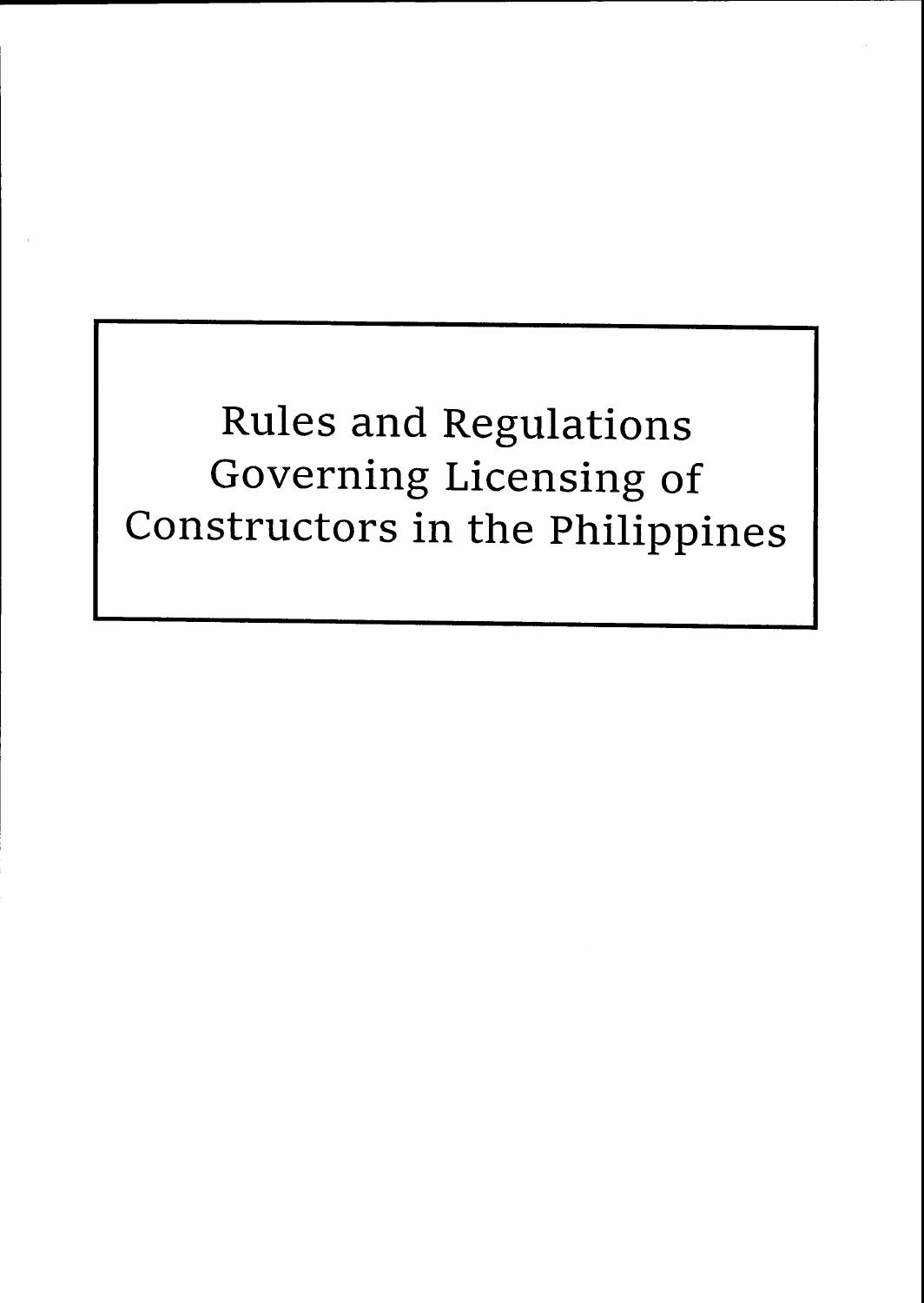|   |                               |               | TABLE OF CONTENTS                                                                       | - Page No.                 |  |
|---|-------------------------------|---------------|-----------------------------------------------------------------------------------------|----------------------------|--|
|   |                               |               |                                                                                         |                            |  |
|   |                               |               |                                                                                         |                            |  |
|   | RULE                          |               | DEFINITION OF TERMS                                                                     |                            |  |
|   |                               |               | Sec. 1 1 Definition of Terms.                                                           |                            |  |
|   |                               |               |                                                                                         |                            |  |
|   |                               |               |                                                                                         |                            |  |
|   | RULE                          | $\mathbf{2}$  | POWERS AND DUTIES OF THE BOARD                                                          | 2                          |  |
|   |                               |               | 2. 1 Powers and Duties of the Board                                                     |                            |  |
|   | Sec.                          |               |                                                                                         |                            |  |
|   |                               |               | CONSTRUCTOR S LICENSE                                                                   |                            |  |
|   | $\operatorname{RULE}$         | 3             |                                                                                         | 3                          |  |
|   |                               | 3.1           | License Types                                                                           | 7                          |  |
|   | Sec.<br>Sec.                  |               | 3. 2 License Validity<br>3. 3 Terms and Conditions of a Constructor's License           | $\mathcal{L}_{\mathbf{r}}$ |  |
|   | Sec.                          |               | The License and License Certificate                                                     |                            |  |
|   | Sec.                          | 3.4           |                                                                                         |                            |  |
|   |                               |               |                                                                                         |                            |  |
|   | RULE                          | $\frac{1}{2}$ | PEQUIREMENTS FOR LICENSING                                                              |                            |  |
|   |                               |               | 1 Qualifications for Licensing                                                          | 7                          |  |
|   | - Sec.                        | Ą.<br>4.      | 2 Sustaining Technical Employee                                                         | ε                          |  |
|   | Sec.<br>Sec.                  | 4.3           | Authorized Managing Officer                                                             | Ĝ<br>$\ddot{G}$            |  |
|   | Sec.;                         | 4.4           | License Application Filing<br>Regular License Application Documents                     | 10                         |  |
|   | Sec.                          | 4.5           | Special Dicense Application. Documents                                                  |                            |  |
|   | Sac.<br>Sec.                  | $4.6 -$<br>≙. | License Application Processing                                                          |                            |  |
|   |                               |               |                                                                                         |                            |  |
|   |                               |               | LICENSE CLASSIFICATION AND CATEGORIZATION                                               |                            |  |
|   | RULE                          | 5             |                                                                                         | 13                         |  |
|   | $S = c$ :                     |               | 5. 1 Contracting Classification                                                         | $1\,$                      |  |
|   | Sec.                          |               | 5. 2 Classification Processing                                                          | 14<br>$1\pm$               |  |
|   | Sec.                          |               | 5. 3 Multiple Classifications<br>5. 4 Operation by Classification                       | 14                         |  |
|   | Sec.                          |               | 5. 5 Updating of Classification Requirements                                            | $1\frac{1}{2}$             |  |
|   | Sec.<br>$S5C$ .               |               | 5. 6 Constructor Categories                                                             | $1\frac{1}{2}$             |  |
|   | Sec.                          |               | 5. 7 Categorization Criteria                                                            | 15<br>15                   |  |
|   | Sec.                          |               | 5. 8 Category Identification<br>5. 9 Categorization of Special License Constructors     | 17                         |  |
|   | $S$ ec.<br>Sec.               |               | 5.10 Urdating of Categorization Requirements                                            |                            |  |
|   | <b>SALE</b>                   |               |                                                                                         |                            |  |
|   |                               |               | LICENSE RENEWAL AND RE-EVALUATION                                                       |                            |  |
|   | FULE                          | 6             |                                                                                         | 17                         |  |
|   | Sec.                          |               | 6. 1 Annual License Renewal                                                             | 17                         |  |
|   | Sec.                          |               | 6. 2. License Renewal Application Filing<br>6. 3 License Renewal Application Documents. | 17<br>1S                   |  |
|   | Sec.                          |               | 6. 4 Classification Review                                                              | 59                         |  |
|   | Sec.                          |               | 6. 5 Category Review                                                                    | 22                         |  |
|   | Sec.<br>$\operatorname{Sec.}$ |               | 6. 6 License Renewal Applicants Failing Classification                                  |                            |  |
| ł |                               |               | Review and/or Category Raview                                                           | 51<br>25 <sub>1</sub>      |  |
|   | Sec.                          |               | 6. 7 Provisional License Renewal:<br>6. 8 License Renewal Certificate                   | 25 <sub>1</sub>            |  |
|   | Sec.<br>Sec.                  |               | 6. 9 Late License Renewal and License Lapsing                                           |                            |  |
|   |                               |               | V                                                                                       |                            |  |
|   |                               |               |                                                                                         |                            |  |

(苦熱を強くなる) (する)

**大学 (大学)** 

 $\ddot{\ddot{\cdot}}$  $\ddot{\phantom{a}}$  $\ldots$   $\hat{\mathbf{z}}$  .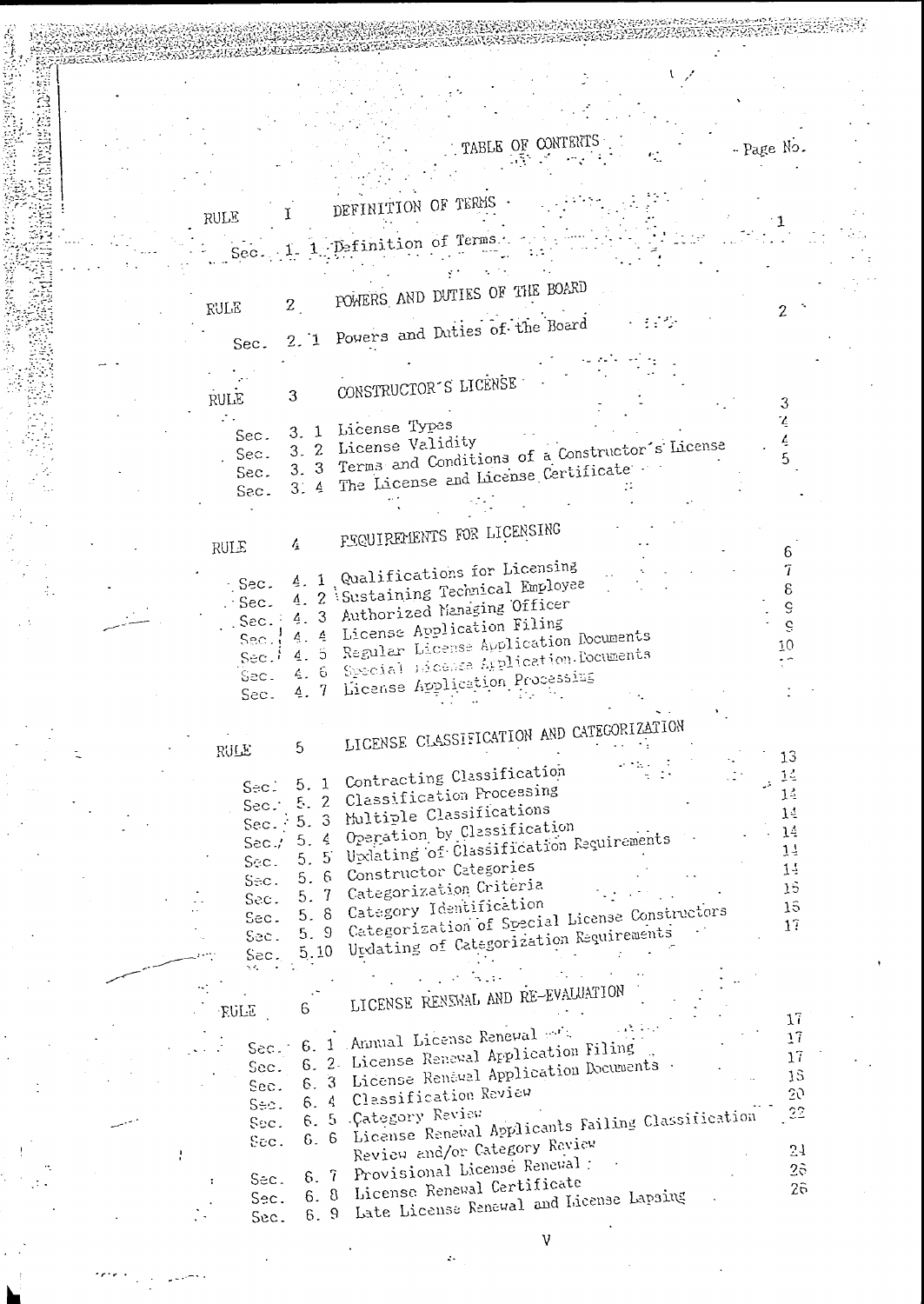| RULE.       | 7               | LICENSE AMENDMENTS                                           |    |
|-------------|-----------------|--------------------------------------------------------------|----|
|             |                 | Sec. 7. 1 Category Upgrading                                 | 27 |
|             |                 | 7. 2 Classification Revision                                 | 27 |
|             |                 | Sec. 7. 3 Application for Classification Revision and        |    |
|             |                 | Category Upgrading Jointly with License Renewal              | 27 |
|             |                 |                                                              | 27 |
| Sec.        | 7.4             | Other License Amendments                                     |    |
|             |                 |                                                              |    |
|             |                 |                                                              |    |
| RULE.       | 8               | ACCREDITATION OF CONSTRUCTORS                                |    |
|             |                 |                                                              | 28 |
|             |                 | Sec. 8. 1 Accreditation                                      | 28 |
|             |                 | Sec. 8. 2 Quality of Overall Performance                     | 28 |
|             |                 | Sec. 8. 3 Index Rating                                       | 29 |
|             |                 | Sec. 8. 4 Performance Fectors in Index Rating                | 30 |
|             |                 | Sec. 8. 5 Eligibility for Accreditation                      | 31 |
|             | Sec. $8.6$      | Application for Accreditation                                | 32 |
|             | Sec. 8.7        | Recognized Rating Entities                                   | 32 |
| Sec.        | 8.8             | Accreditation Application Processing                         | 32 |
|             | Sec. $8.9$      | Accreditation Approval                                       | 32 |
|             |                 | Sec. 8.10 Accreditation Certification                        | 33 |
|             |                 | Sec. 8.11 Accreditation Validity                             |    |
|             |                 | Sec. 8.12 Re-Accreditation                                   | 33 |
|             |                 | Sec. 8.13 Index Rating Review.                               | 33 |
|             |                 | Sec. 8.14 Index Rating Upgrading.                            | 34 |
|             |                 | Sec. 8.15 Accreditation or Re-Accreditation Denial           | 34 |
|             |                 | 8.16 Accreditation Revocation                                | 34 |
| Sec.        |                 |                                                              |    |
|             |                 |                                                              |    |
| RULS        | 9.              | LICENSING AND ACCREDITATION FEES                             |    |
|             |                 |                                                              | 35 |
| Sec.        |                 | 9. 1 Licensing Fees $\vdots$                                 | 36 |
| Sec.        |                 | 9. 2 Accreditation Fees.                                     | 37 |
| Sec.        |                 | 9.3 Amount of Fees                                           | 37 |
| Sec.        |                 | 9. 4 Payment of Fees                                         |    |
|             |                 |                                                              |    |
| RULE        | 10 <sup>1</sup> | RIGHTS AND DUTIES OF LICENSED CONSTRUCTORS                   |    |
|             |                 |                                                              | 37 |
|             |                 | Sec. 10. 1 Regular License Authorization                     | 37 |
|             |                 | Sec. 10. 2 Special License Authorization                     | 37 |
|             |                 | Sec. 10. 3 Joint Operation Licensing                         | 38 |
|             |                 | Sec. 10. 4. Renewal of License                               | 38 |
|             |                 | Sec. 10. 5 Disassociation of a Sustaining Technical Employee | 38 |
|             |                 | . Sec. 10. 6 Change of an Authorized Managing Officer        | 39 |
|             |                 | Sec. 10. 7 Change in an Accreditation Performance Factor     |    |
|             |                 | Sec. 10. 8 Change of Address                                 | 39 |
|             |                 | Sec. 10. 9 Change of Name                                    | 39 |
|             |                 | Sec. 10.10 Change in Business Organization Style             | 39 |
|             | Sec. 10.11      | Introduction of Foreign Equity                               | 39 |
|             |                 |                                                              |    |
| <b>KNFZ</b> | 11              | DISCIPLINARY ACTION, PROCESSING AND DECISION.                |    |
|             |                 |                                                              | 40 |
|             |                 | Sec. 11. 1 Disciplinary Action                               | 40 |
|             |                 | Sec. 11. 2 Causes for Disciplinary Action                    | 41 |
|             |                 | Sec. 11. 3 Jurisdiction                                      |    |

 $\ddot{\cdot}$ 

 $\ddot{\phantom{0}}$ 

 $\sqrt{ }$ 

 $\,$  ,

ł.

Ì

AS<br>Album<br>Elizabeth

anania Saena

 $\sim$  7

1

ici<br>Si

÷.

VI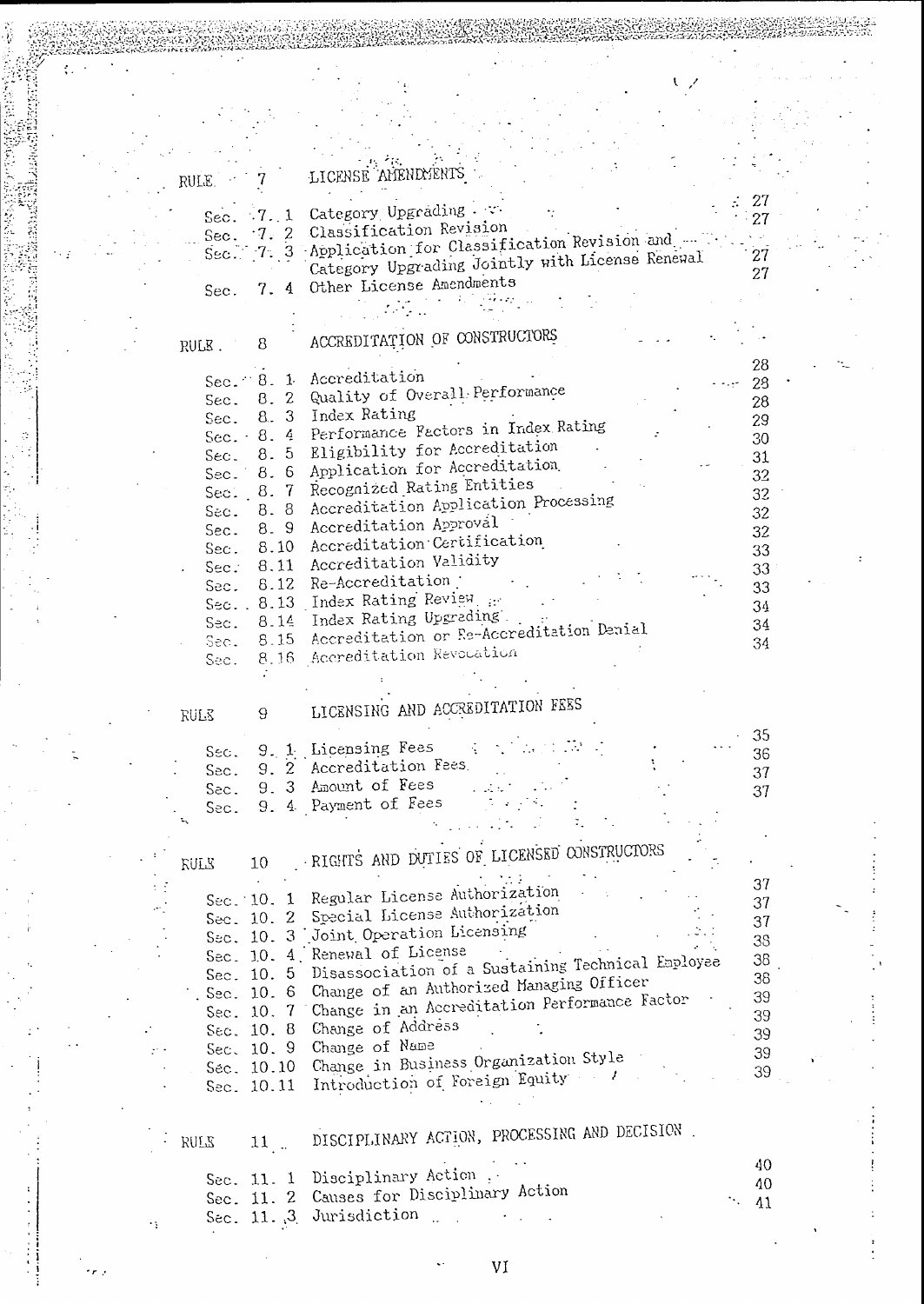|                           |                                                  | 42       |
|---------------------------|--------------------------------------------------|----------|
|                           | Sec. 11. 4 Prescription                          | 42       |
| Sec. 11. 5                | Complaint :<br>Complaint Withdrawal              | 42<br>43 |
| Sec. 11. 6<br>Sec. 11. 7  | Service and Answer                               | 43       |
| Sec. 11. 8                | Evidence ::                                      | 43       |
| Sec. 11. 9 Memorandum     |                                                  | 43       |
| Sec. 11.10                | Decision                                         | 43       |
|                           | Sec. 11.11 Petition for Reconsideration          |          |
|                           |                                                  |          |
| 12<br><b>RULE</b>         | LICENSE DENIAL AND CANCELLATION                  |          |
|                           | License Denial                                   | 44       |
| Sec. 12. 1                | License Renewal Fenial                           | 45<br>45 |
| Sec. $12.2$<br>Sec. 12. 3 | Permissible Operation after License Non-Renewal  | 45       |
| Sec. 12. 4                | Retirement from Construction Contracting         | 45       |
| Sec. 12. 5                | Death or Disassociation of a Partnership Partner | 46       |
| Sec. 12. 6                | Death of a Sole Proprietor                       | 46       |
| Sec. 12. 7                | Introduction of Foreign Equity                   |          |
|                           |                                                  |          |
| 13<br><b>RULE</b>         | LICENSE SUSPENSION LIFTING AND RESTORATION       |          |
|                           | Sec. 13. 1 License Suspension Lifting            | 46<br>47 |
|                           | Sec. 13. 2 License Restoration                   | 47       |
|                           | Sec. 13. 3 License Non-Restoration               |          |
|                           |                                                  |          |
|                           | CODE OF ETHICS                                   |          |
| $14 -$<br>只具因             |                                                  | 心        |
|                           | Sec. 14. 1 Code of Ethics                        |          |
|                           |                                                  |          |
|                           |                                                  |          |
| 15 <sub>1</sub><br>RULE   | ENFORCEMENT OF THE LAW                           |          |
| 15. 1                     | Application of the Law and Exemptions Therefrom  | 49<br>50 |
| Sec.<br>Sec. 15. 2        | Enforcement by the Board                         | 50       |
|                           | Sec. 15. 3 Enforcement by Officers of the Law.   | 50       |
|                           | Sec. 15. 4 Enforcement in Construction Biddings  | 50       |
| Sec. 15. 5 Penalties      |                                                  | 51       |
|                           | Sec. 15. 6 Effectivity.                          |          |
|                           |                                                  | 55       |
| APPENDIX                  | I CATEGORY EVALUATION                            |          |
|                           |                                                  |          |
|                           |                                                  | 55       |
|                           | APPENDIX II ACCREDITATION INDEX RATING           |          |
|                           |                                                  | 55.      |
| III<br>APPENDIX           | FEES                                             |          |
|                           |                                                  |          |
|                           |                                                  | 62       |
| IV.<br>APPENDIX           | FINES                                            |          |
|                           |                                                  | 63       |
| V.<br>APPENDIX            | REPUBLIC ACT NO. 4566                            |          |
|                           | Licensing Board for                              |          |
|                           | An Act Creating the Philippine                   |          |

 $\ddot{\cdot}$ 

 $\overline{\phantom{a}}$ 

VII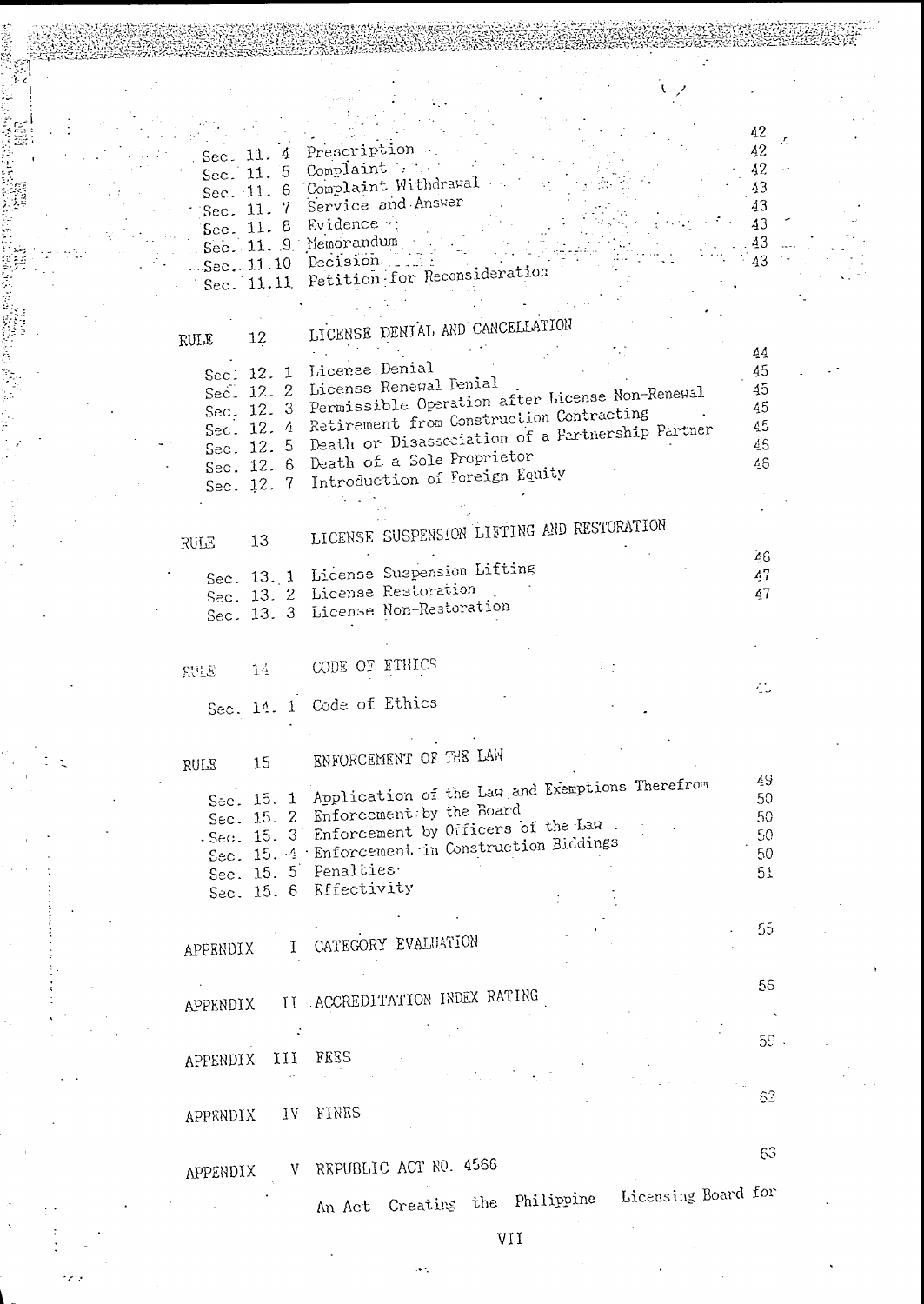Contractors, Prescribing its Powers, Duties and Functions, Providing Funds therefore, and for other Purposes

VI PRESIDENTIAL DECREE NO. 1746

ENDIX

Creating the Construction Industry Authority of the<br>Philippines

 $\sim 100$ 

76

VIII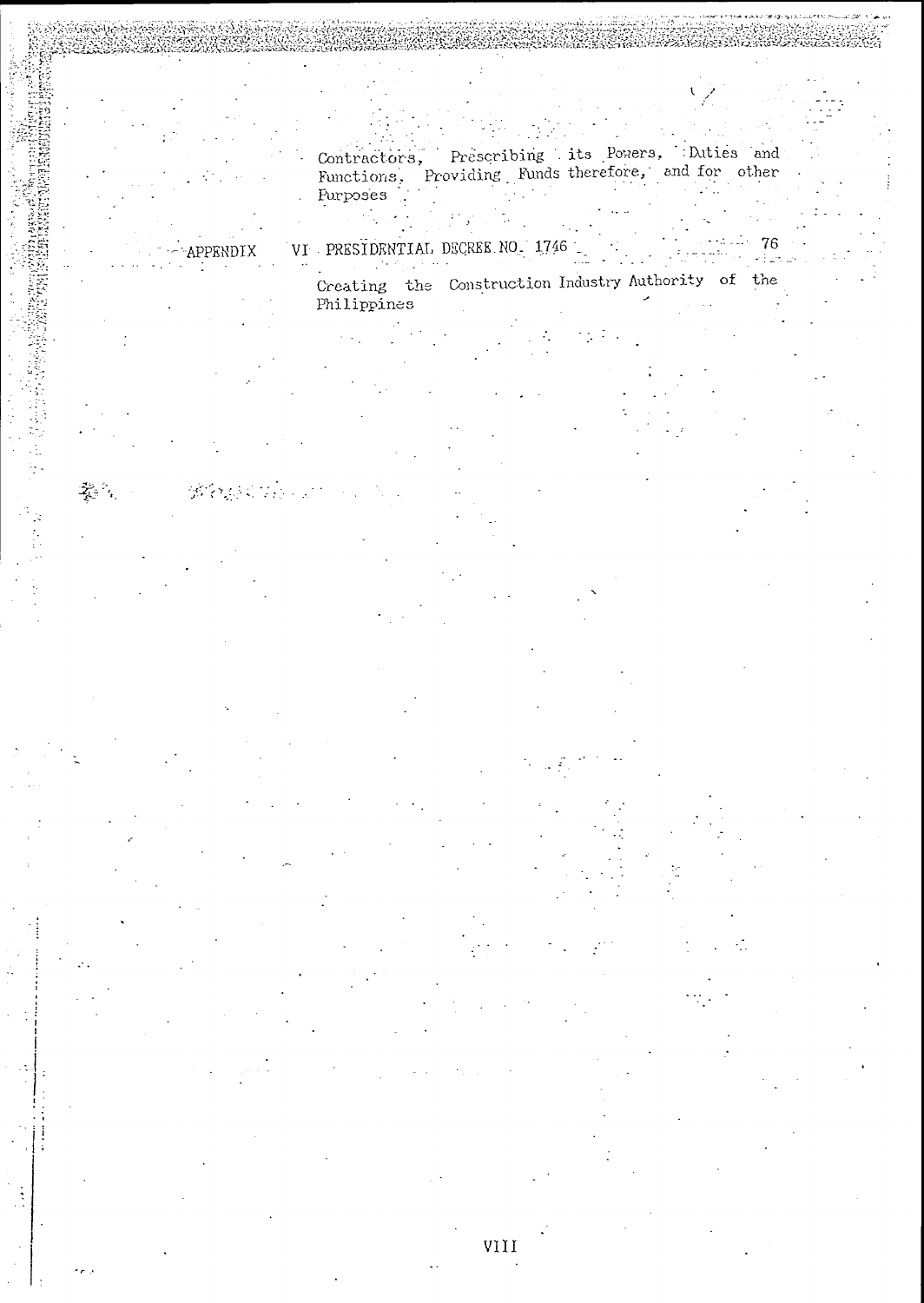### RULE<sub>1</sub> DEFINITION OF TERMS

### Sec. 1.1 Definition of Terms

「自衛をするき」と

- Unless otherwise specified, the following terms, as used herein, shall mean as defined:
- a) "Law" means Republic Act No. 4566, as amended by Letter of Instruction No. 993 and by Presidential Decree No. 1746;
- means the Construction Industry Authority of the b) "Authority" Philippines;
- c) "Board" means the Philippine Contractors Accreditation Board;
- .d) "Secreteriat" means the secretariat of the Board:
	- e) "Person" means an individual, or any juridical entity such as a partnership, a corporation, a joint venture, a consortium, association or organization, or any combination thereof;
- f) "Constructor" shall have the same meaning as "contractor" as used in Section 9(b) of the Republic Act No. 4566.
- licensed g) "Joint Venture" means a cooperative arrangement of constructors to jointly perform a single specific undertaking/ project with each of the partners contributing to the performance;
- means a cooperative arrangement between ficensou h) "Consortium" constructor(s) and non-constructor(s) to jointly perform a single specific undertaking/project with the licensed constructor(s) as managing and operating partner(s) and the others as financier(s) or any such other construction supportive role;
- i) "License" means the authority granted by the Board with conformity of the Authority, for a person to engage in construction contracting in the Philippines and. refers to a Regular License, a Special License or both, as discussed in Sec. 3.1 herein.
- j) "Category" indicates the graded level of aggregate cerebility of e constructor based on pre-determined criteria which include financial capacity, equipment capacity, experience of firm, and experience of technical employees.
- k) "Classification" means the area of operation wherein a constructor can engage in based on the technical experience of his sustaining technical exployee.
- 1) "Principal Classification" is the main contracting classification of multi-classification constructor with resvect to which his category was evaluated.
- m) "General Engineering" refers to the contracting classification that a licensed "General Engingering contractor", as used in Section 9(c) of the Republic Act No. 4566, is authorized to engage in as further explained in Sec. 5.1 herein.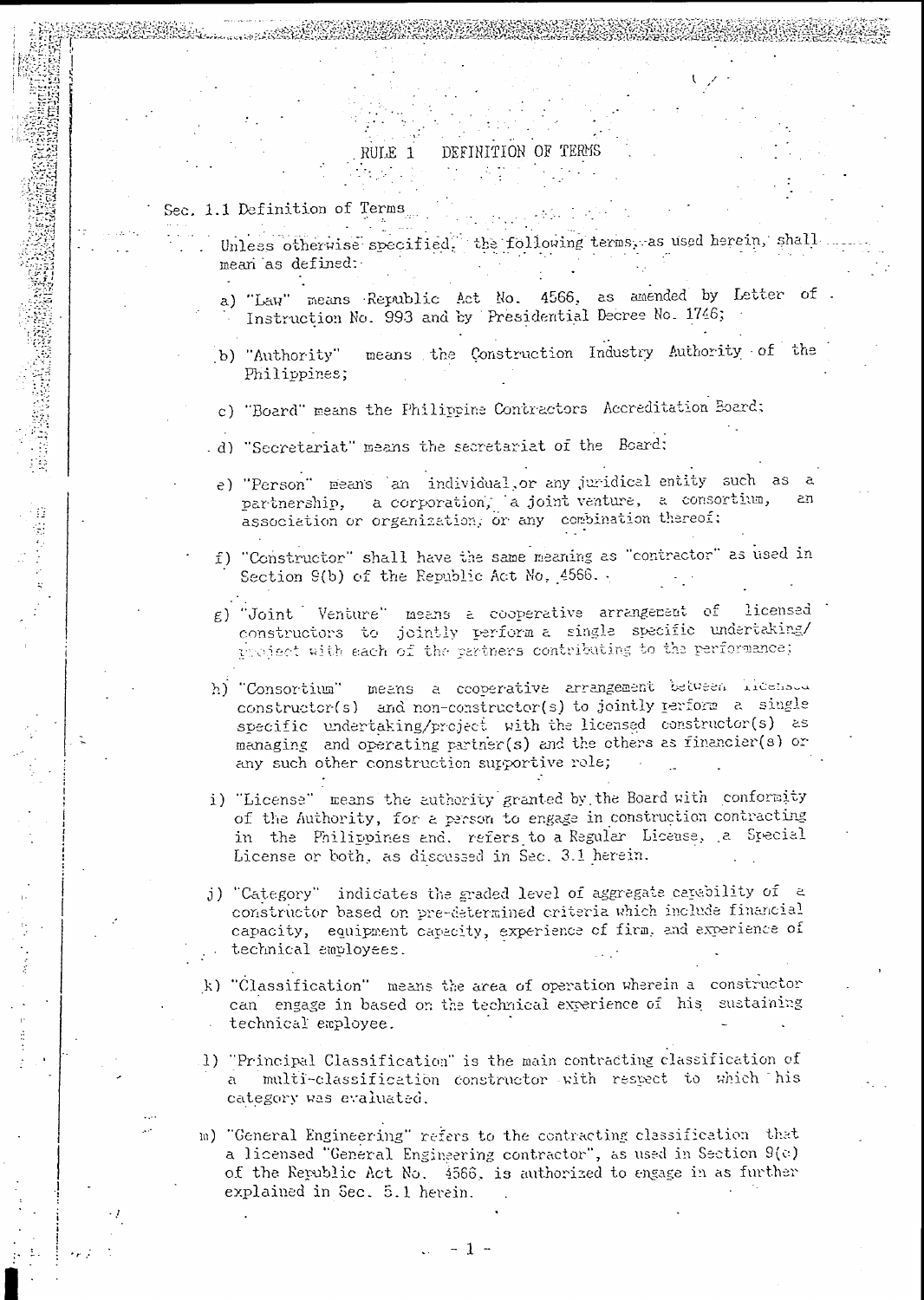n) "General Building" refers to the contracting classification that a denotes pursuantly first to the contractor", as used in Sec. 9(d) of the Republic Act No. 4566, is authorized to engage in as further explained in Sec. 5.1 herein.

**REPORT OF STRAIGHT** 

**CONSTRUCT COMPA** 

- "Specialty" refers to the contracting classification that a licensed "Specialty" contractor, as used in Sec. 9(e) of the Republic Act No. 4566 is authorized to engage in as further explained in Sec. 5.1 a) herein.
- p) "Sustaining Technical Employee" means a constructor's nominee from among his technical personnel, who is approved as such by the Board and whose training and experience are to sustain the constructor's classification eligibility and/or to accrue to the constructor's credit rating in categorization;
- management sole means the number numbers where we have the constructor Officer" q) "Authorized Managing and authorized by the Board to act for and in behalf of the constructor, in all matters concerning requirements of the Board and implementation of R.A. 4566 and P.D. 1746.
- r) "Credit Point" refers to the equivalent weight of importance given to each of the qualification criterion for the purpose of<br>categorizing constructors.
- s) Accreditation" means the status conferred on a licensed constructor by the Authority, upon the recommendation of the Board, indicating the performance and experience of the constructor as heim in accord with standards set by the Board;

### POWERS AND DUTIES OF THE BOARD RULE<sub>2</sub>

Sec. 2.1 Powers and Duties of the Board

The Board is vested by provisions of R.A. 4566 and P.D. 1746 with the following powers and duties:

- a) To perform and implement the policies of the Authority;
- b) To issue, suspend and revoke Licenses of constructors:
- c) To issue rules and regulations, subject to confirmation of the Authority for implementation of R.A. 4566 as amended by P.D. 1746.
	- d) To adopt rules and regulations to effect the classification, categorization and accreditation of constructor;
	- e) To limit the operations of constructors to within the bounds of their respective classifications and/or any restriction as may be imposed by the Board on their respective Licenses; ..
- f) To investigate any violation of the Law and the provisions hereof and, for this purpose, may issue subpoena and subpoena duces tecum to secure appearance of witness in connection with any charge presented to the Board; or to cause the investigation of the violation by the Ministry of Trade and Industry under Executive Order No. 913.

 $-2-$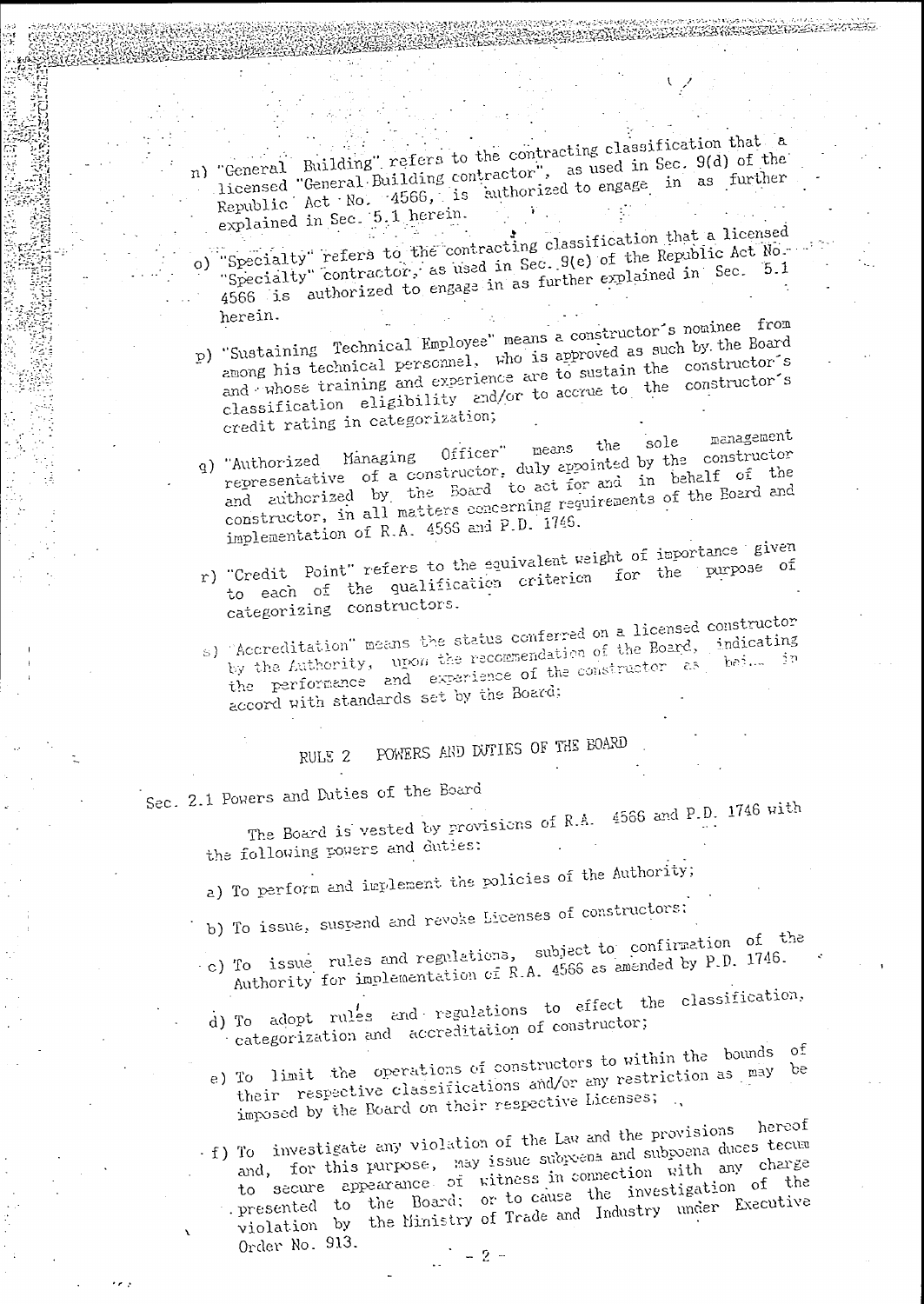- g) To institute action in court and secure a writ of injunction without bond to restrain any unlicensed constructor from engaging or attempting to engage in construction contracting;
- h) To impose fine on any such above said violation;
- n sing alumni dela  $\frac{1}{2}$  and  $\frac{1}{2}$ 
	- i) To enter any premises where construction work is being carried out to inspect the construction and, where necessary, to enforce the Law. and the provisions hereof or to prevent contravention thereof; such entry may be by any Board member or any member of the Secretariat duly authorized by the Board;
	- j) To collect fees and undertake income generating activities whenever necessary, to sustain the Board's performance of its functions and discharge of its responsibilities:
	- k) To gather and collate information on constructors relevant to implementation of R.A.4566, P.D.1746 and the provisions hereof;
	- 1) To publish in a newspaper of general circulation, at least once a year, particulars of licenses issued, renewed, suspended and revoked other information relevant to the Law and its and such administration and deemed proper by the Board;
	- m) To keep a permanent record of constructors ever licensed by the including therein the name, address, License number, Board, classification(s), category, License status whether renewed, suspended, cancelled, revoked or denied renewal, accreditation<br>datails, if applicable, and such other information of interest to the construction industry and general public; and
- n) To submit an annual report of the activities and proceedings of the Board to the President of the Philippines thru the Authority.

#### CONTRACTOR'S LICENSE RULE<sub>3</sub>

License Types  $3.1$ Sec.

などの「その後のことに、その他に、その他に、その後に、「その他に、」ということに、「その後に、「その後に、「その後に、」ということに、「その後に、「その後に、「その後に、「その後に、「その後に、「その後に、「その後に、「その後に、「その後に、「その後に、「その後に、「その後に、」ということに、「その後に、「その後に、「その後に、「その後に、「その後に、」ということに、「その後に、」ということに、「その後に、」ということに、「その後に、

Ξ 'n Two types of Licenses are hereby instituted and designated as follows:

a) The Regular License

"Regular License" means a License of the type issued to a domestic construction firm which shall authorize the Licensee to engage in construction contracting within the field and scope of his License classification(s) for as long as the License validity is maintained through annual renewal; unless renewal is denied or the License is suspended, cancelled or revoked for cause(s).

The Regular License shall be reserved for and issued only to constructor-firms of Filipine sole proprietorship, or partnership/

with at least seventy percent (70%) Filipino equity corporation participation and duly erganized and existing under and by virtue of the laws of the Philippines.

\* Adjusted to 60% under Art. 48 of Chapter III, Book II of the Omnibus Investment Code of 1987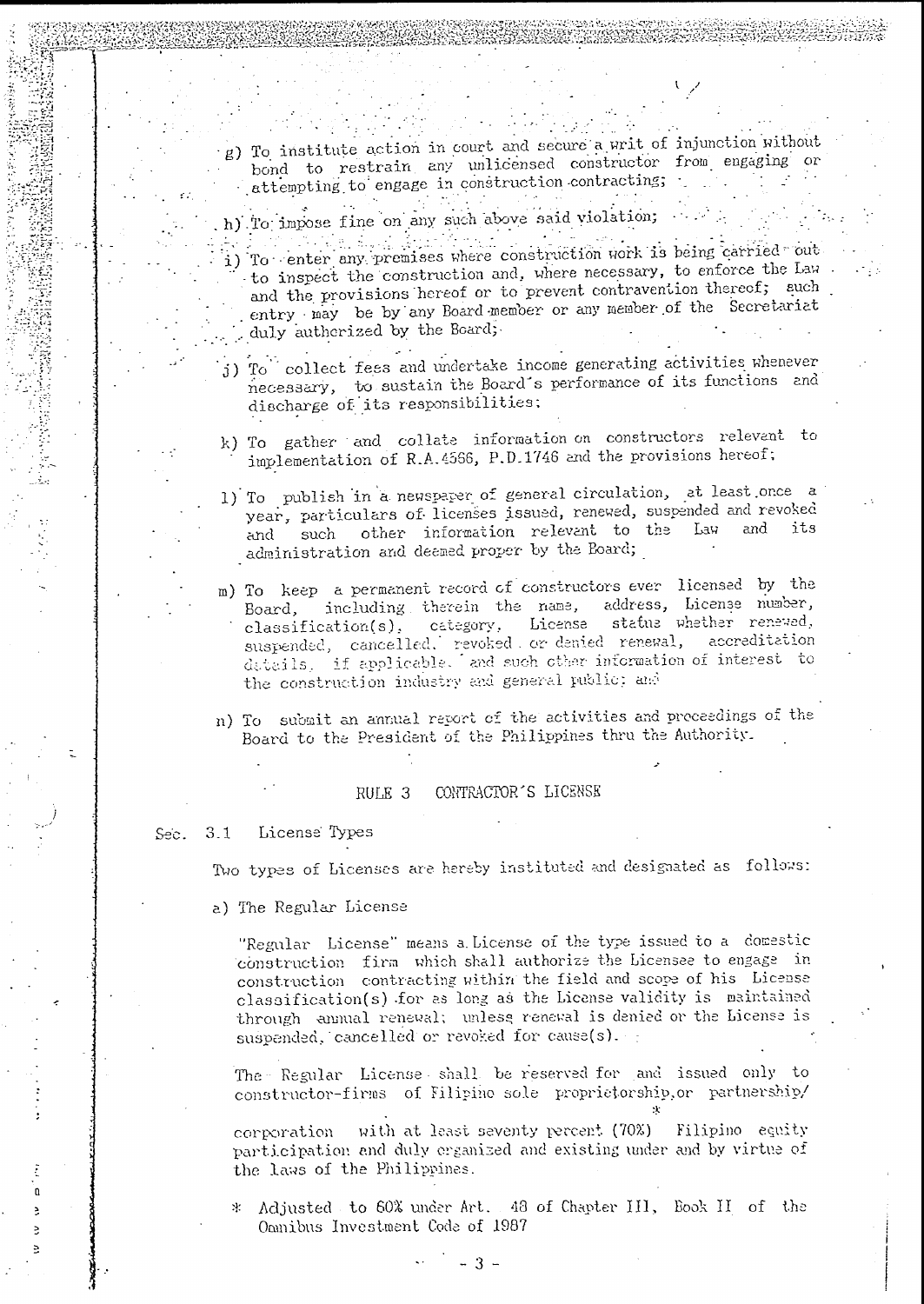# The Special License

"Special License" means a License of the type issued to a joint venture, a consortium, a foreign constructor or a project owner which shall authorize the Licensee to engage only in the construction of a single specific undertaking/project. In case the Licensee is a foreign firm, the license authorization shall be further subject to condition(s) as may have been imposed by the proper Philippine government authority in the grant of the privilege for him to so engage in construction contracting in the Philippines. Annual renewal shall be required for as long as the undertaking/ project is in progress, but shall be restricted to only as many times as necessary for completion of the same.

The following can qualify only for the Special License:

- ba) A joint venture, consertium or any such similar association organized for a single specific undertaking/project;
- bb) A foreign firm. legally allowed by the proper Philippine government authority to undertake construction activities the Philippines.
- bc) A project owner undertaking by himself, sans the service of a constructor, the construction of a project intended for sale, lease, cormercial/industrial use or any other income generating purpose.

# Sec. 3.2 License Validity

a) Regular License

A Regular License shall be valid for one fiscal year, from the 1st of July to the 30th of June of the ensuing year, unless suspended. invalidated, cancelled or revoked earlier by the Board, and shall be renewed annually. A license issued after the 1st of July shall be valid for the remaining part of the fiscal year.

b) Special License

A Special License, shall be cancelled by the Board upon completion of the single specific undertaking/project authorized by the license and to which it is, therefore, restricted, even though before expiry of the fiscal year.

Sec. 3.3 Terms and Conditions of a Contractor's License.

- a) The License is non-transferable.
- b) The License is valid during the contracting fiscal year (July 1 to June 30) for which it was issued provided it has not been suspended. cancelled or revoked by the Board.
- c) The license is to be renewed annually on or before the expiration of its validity.

d) The Licensee must not submit any bid, or enter into any construction

 $\Lambda$  -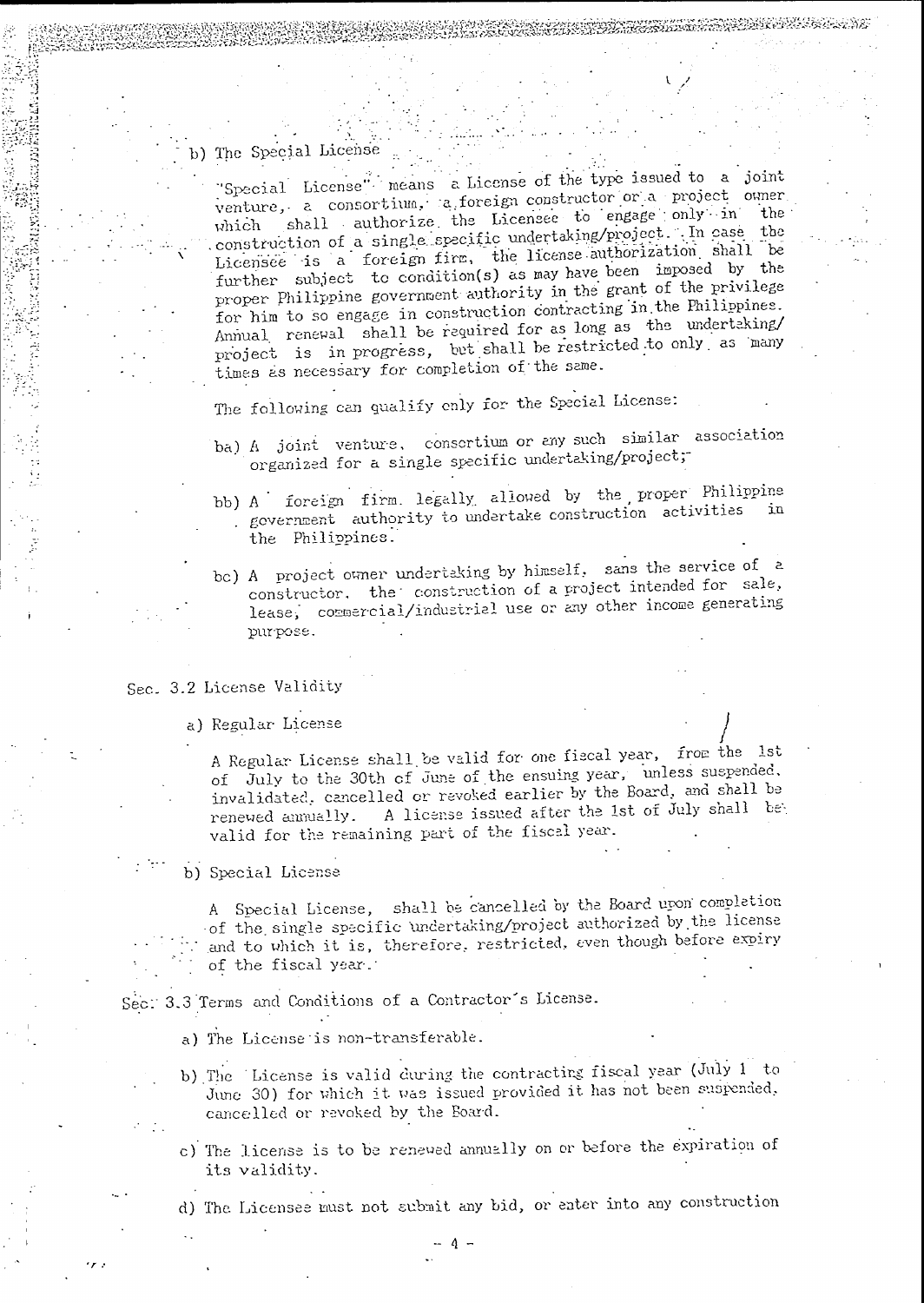after the License has expired and before the same is contract renewed otherwise the constructor shall be deemed to be operating without a contractor's License and shall be liable to appropriate disciplinary action and payment of additional License fee.

 $\mathcal{L}^{\text{max}}_{\text{max}}$ e) The Licensee must not undertake/implement any construction project which is not within the scope of his License classification otherwise he shall be liable to appropriate disciplinary action and payment of additional licensing fee. المستحمل والمهموم والمحارب

f) The Licensee's qualification is subject to review at any time to ascertain the constructor's eligibility to the present classification and category of his License.

g) License category may be upgraded and other classification(s) may be added to the license upon formal application by the Licensee together with all the necessary supporting documents of

h) The Licensee must notify the Board in writing of resignation or disassociation of any of its Sustaining Technical Employee and must replace the said exployee within a period of ninety days from the date of resignation or disassociation.

i) The Licensee must submit to the Board monitoring reports that may be required from time to time.

j) The Licensee must observe and abide by the provisions of Republic Act No. 4566, as anended by Presidential Decree No. 1746, its implementing Rules and Regulations. and other orders or instructions which the Board may issue from time to time pursued to its power and authority under the Lex.

k) The Licensee must at all times observe and adhere to the letters and spirit of the code of ethics for constructors.

1) Any misrepresentation or false information submitted to the Board shall subject the Licenses to administrative disciplinary action without prejudice to the imposition of penal sanctions provided by  $l$ aw. $\cdot$ 

m) A Licensee who is retiring from the construction business must advise the Board in writing and must immediately surrender the license to the Board for cancellation.

Sec. 3.4 The License and License Certificate

The License shall authorize the Licensae to engage in construction contracting in the Philippines, subject to License type and classification restrictions as stipulated in Sec. 3.1 and 5.4 hereof. The License shall be in the name of the successful License applicant, whether a sole proprietorship, partnership, corporation, joint venture,<br>consortium or any other association. Each Licensee, even one of multiple classifications, shall be issued only one License.

The License certificate shall bear, among others, the following information:

Ł.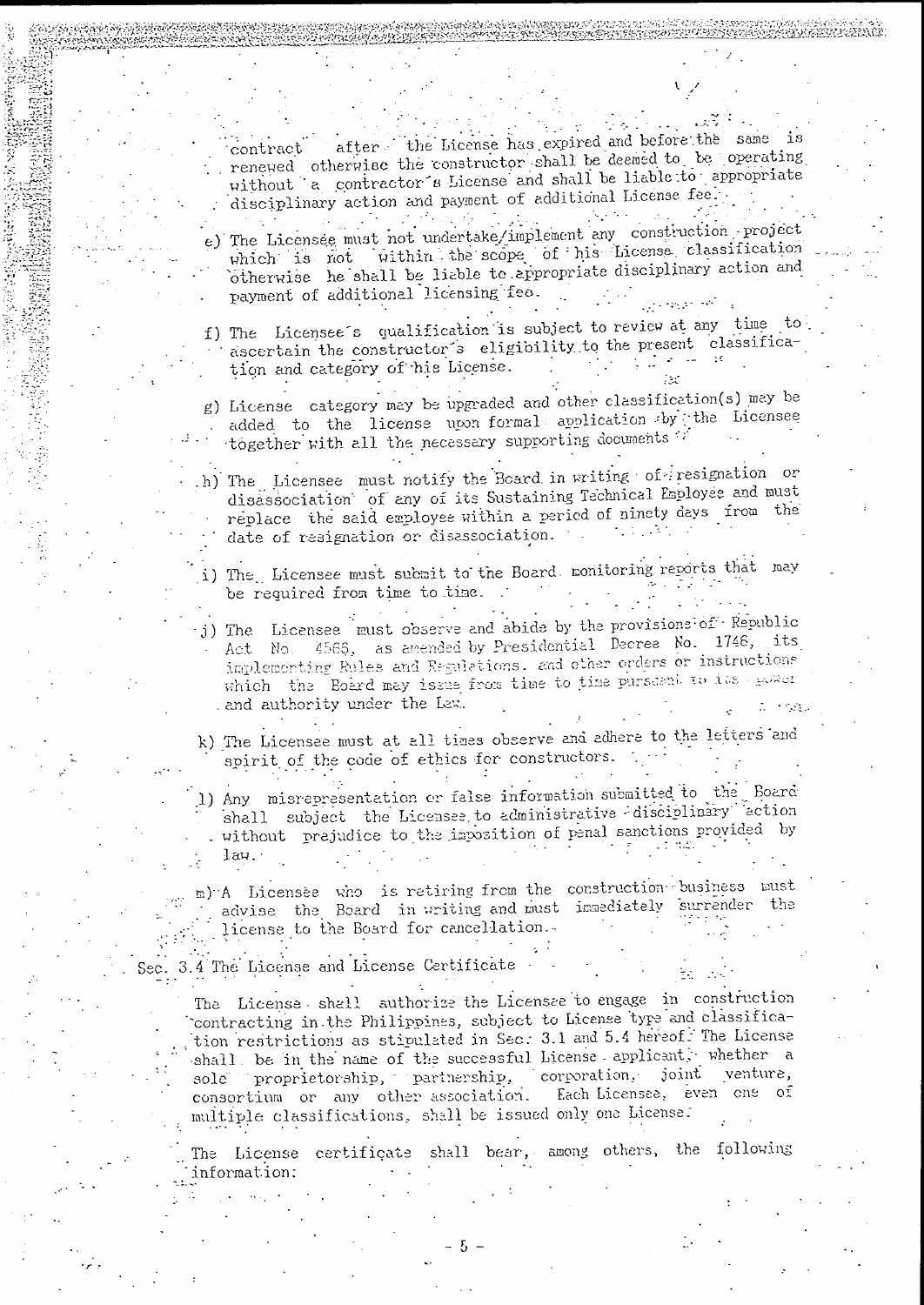a) Name of Licensee with name of the Authorized Managing Officer or proprietor, if a sole proprietorship, appended thereto;  $\mathcal{L}^{\text{max}}_{\text{max}}$  , where  $\mathcal{L}^{\text{max}}_{\text{max}}$  $\mathcal{A} \in \mathcal{A}$  ,  $\mathcal{A} \in \mathcal{A}$ 

- b) License number;
- 
- c) Date of issue and date of expiry; الملكي أحكاهم الإدامير الرابط للابار الأليا الماجهة إمرائهما يهرس
- (d) Contracting classification(s) with if a multi-classification

فتأبلات تدريجه فالمردود

- $\cdot$  sconstructor, the Principal classification identified as such;
- e) Constructor category;
- $\mu \rightarrow \infty$ f) If a Special License: identification of the single specific undertaking/project thereby authorized and other condition(s) as may have been imposed; and
- $\mathcal{L}(\mathcal{R})$  is a final g) Signatures of the Chairman and members of the Board and the Chairman of the Authority.  $\sigma$  -  $\sigma$  -  $\sigma$  -  $\sigma$

The Special License certificate shall be of a title indicative of its type and numbered in a series separate from that of the Regular License. The Board, et its own discretion, may adopt a different medium of certification for the Special License.

In any revision of a constructor's License which necessitates a change in any of the information on the License certificate, the certificate previously issued him shall be submitted to the Board for annotation thereon.

#### RULE 4 REQUIREMENTS FOR LICENSING

## Sec. 4.1 Qualifications for Licensing

 $\Phi_{\rm{max}}$ 

 $\label{eq:3.1} \begin{split} \mathcal{L}_{\mathcal{F}}^{\text{G}}(\mathcal{F},\mathcal{F}) &\stackrel{\text{def}}{=} \mathcal{L}_{\mathcal{F}}^{\text{G}}(\mathcal{F},\mathcal{F}) \text{,} \end{split}$ To be eligible as a candidate for licensing, an applicant shall have the following minimum qualifications deemed by the Board to be necessary for the safety of the public and the interest of both the public and the construction industry;  $\mathbb{F}_{\alpha}$  is the second cool of the public and the construction industry;  $\mathbb{F}_{\alpha}$  is the construction of the construction of the constant  $\mathbb{F}_{\alpha}$  is the constant of the const

a) He must, by virtue of his Sustaining Technical Employee or by

himself, if sole-proprietor-applicant, have at least two (2) years of construction implementation experience, and knowledge of Philippine construction-building codes and ordinances, labor safety codes and other laws applicable to construction operation. subject to the nomination requirement as provided for innder Section 4.2 hereof.

b) He must, by virtue of his Authorized Managing Officer or by himself, if a sole-proprietor-applicant, have at least two(2) years of experience in construction contracting, business management and contract administration, and knowledge of Philippine laws on contracts, liens, taration, labor and other construction business matters, subject to the nomination requirement as provided for under Section 4.3 hereof.

c) He must have a stockholders / owner's equity or networth of at least the amount required to qualify for the lowest constructor category; and